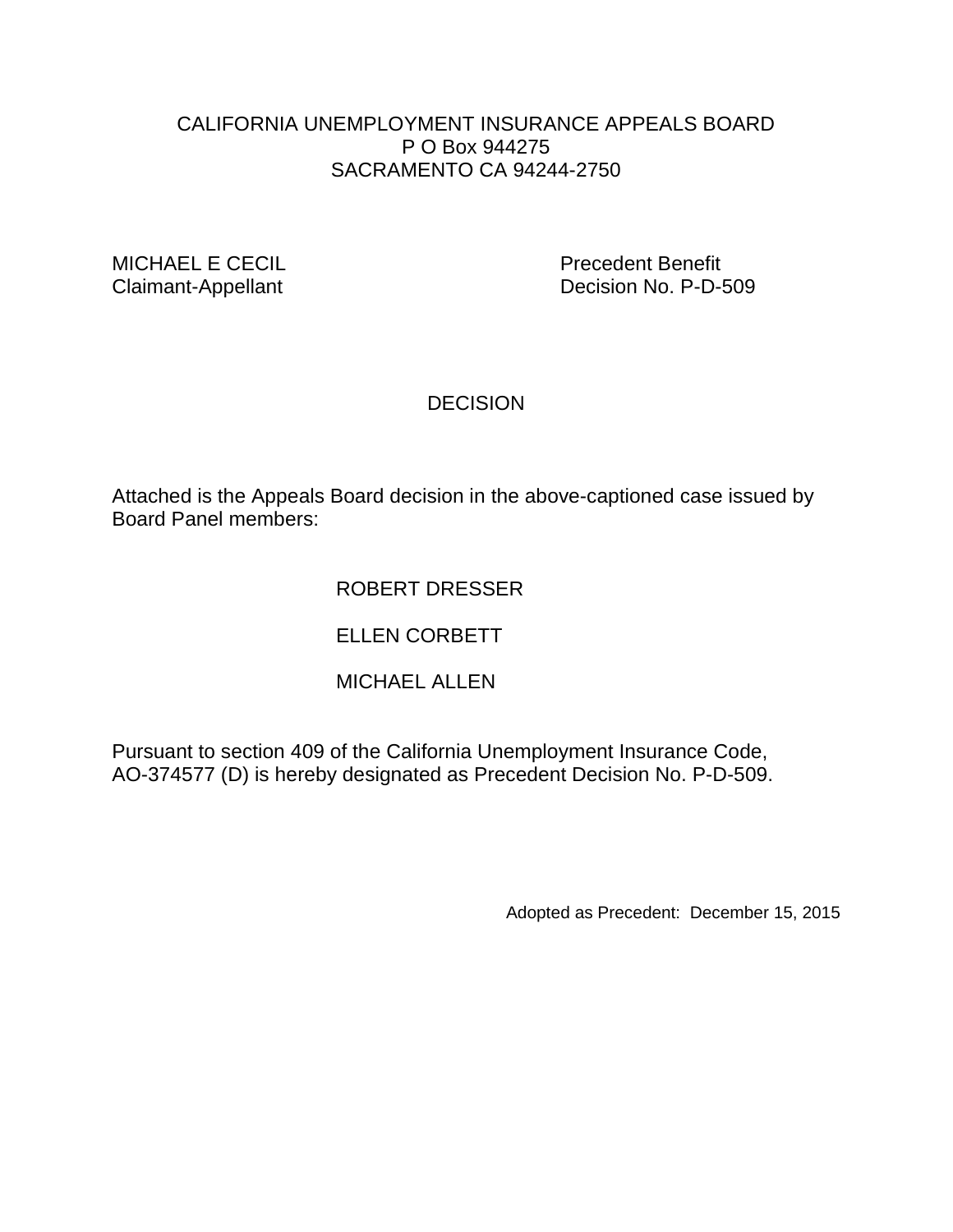## **Case No.: AO-374577 Claimant: MICHAEL E CECIL**

The claimant appealed from that portion of the decision of the administrative law judge that disallowed the claimant disability benefits under section 2776 of the Unemployment Insurance Code beginning January 13, 2013.

#### ISSUE STATEMENT

The issue in this case is whether the claimant's claim for disability benefits is disallowed.

#### FINDINGS OF FACT

The claimant sustained an industrial injury on January 13, 2013 while performing his most recent, regular and customary work as a truck driver and deliveryman. The claimant's industrial injury occurred in Colorado. He waited there for over two days for his employer to send a replacement driver, and then had to drive himself back to California. The claimant never saw his employer again. His employer never provided him a Department of Industrial Relations (DIR) form "DWC-1," which advises injured workers to file a claim for disability benefits immediately.

Shortly after sustaining his industrial injury, the claimant filed for and began to receive workers' compensation temporary total disability benefits for the period beginning January 18, 2013 at a weekly rate of \$658.69. When he filed the worker's compensation claim, the claimant's attorney told him he could not receive disability benefits at the same time he was receiving worker's compensation benefits. As the claimant had never filed a claim for disability benefits before, he relied on his attorney's statement and did not file for disability benefits at that time.

The claimant exhausted his worker's compensation benefits on January 15, 2015, at which time the claimant had received the maximum worker's compensation benefits allowed by law. Because the claimant was still unable to perform his regular and customary work at the time he exhausted his worker's compensation benefits, he filed a claim for disability benefits. That claim, supported by a physician's certification, was signed on February 3, 2015 with a requested claim effective date of January 13, 2013.

On February 18, 2015 the Employment Development Department (hereinafter EDD) issued a determination denying the claimant disability benefits beginning January 13, 2013 under Unemployment Insurance Code section 2776, stating: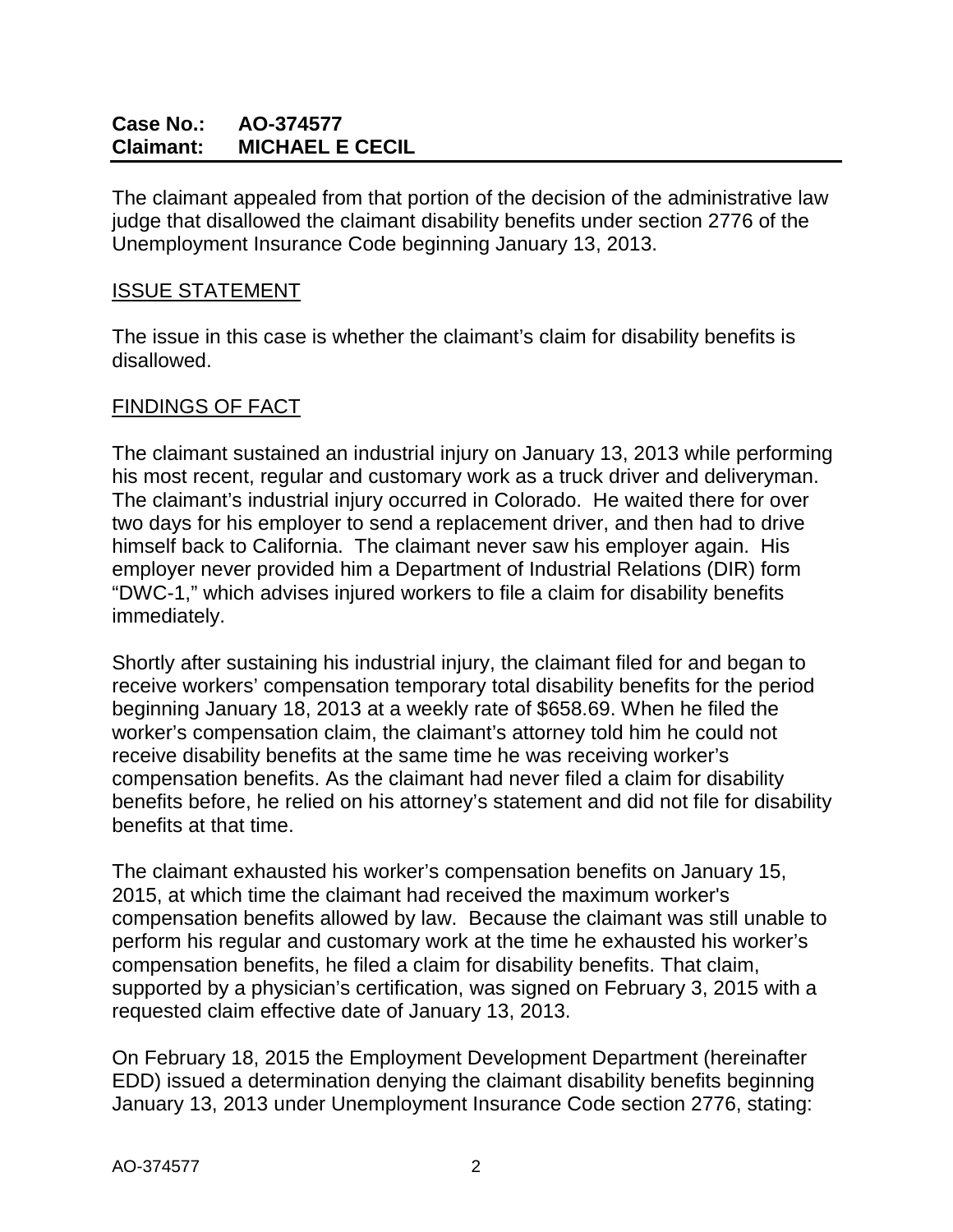"Your claim for Disability Insurance Benefits as an 'Industrially Disabled Person' has been disallowed because you failed to file your claim within 2 years of the commencement of your industrial disability, and you received or are entitled to receive Workers Compensation benefits under Division 4 (commencing With Section 3201) of the Labor Code."

The administrative law judge who heard the case issued a decision affirming the EDD determination.

### REASONS FOR DECISION

Unemployment Insurance Code section  $2776<sup>1</sup>$  $2776<sup>1</sup>$  $2776<sup>1</sup>$  is contained in Part 2, Chapter 2, and Article 7 (titled "Rights of Industrially Disabled Persons") of the Unemployment Insurance Code (hereinafter code) and provides as follows:

As used in this article:

(a) "Industrially disabled person" means an individual who has received or is entitled to receive benefits under Division 4 (commencing with Section 3201) of the Labor Code, and who is unable to perform his regular or customary work for 60 consecutive days or more, but not to exceed two calendar years from the date of commencement of his industrial disability.

(b) "Industrial disability" means a disability compensable under Division 4 (commencing with Section 3201) of the Labor Code*.*

The only proper determination which may be made under section 2776 is that an individual is or is not an "industrially disabled person" as defined by that section. Disallowing the individual's claim for disability benefits solely because he or she is not an "industrially disabled person" as of the date the claim is filed is a misapplication of section 2776. A claimant who is not an "industrially disabled person" may still be eligible for disability benefits based on other relevant, applicable provisions of Chapter 2.

As reflected in the legislative history, Article 7 was enacted in 1973 to enable an "industrially disabled person" to establish a claim for disability benefits when otherwise unable to do so because his or her prior period of industrial disability left him or her with insufficient wage credits in the usual base period. Under such circumstances, the base period is adjusted by excluding quarters from the base period and substituting earlier ones, such that the "industrially disabled person"

<span id="page-2-0"></span> $\overline{\phantom{a}}$  $1$  All references to statutes are references to the Unemployment Insurance Code, unless otherwise noted.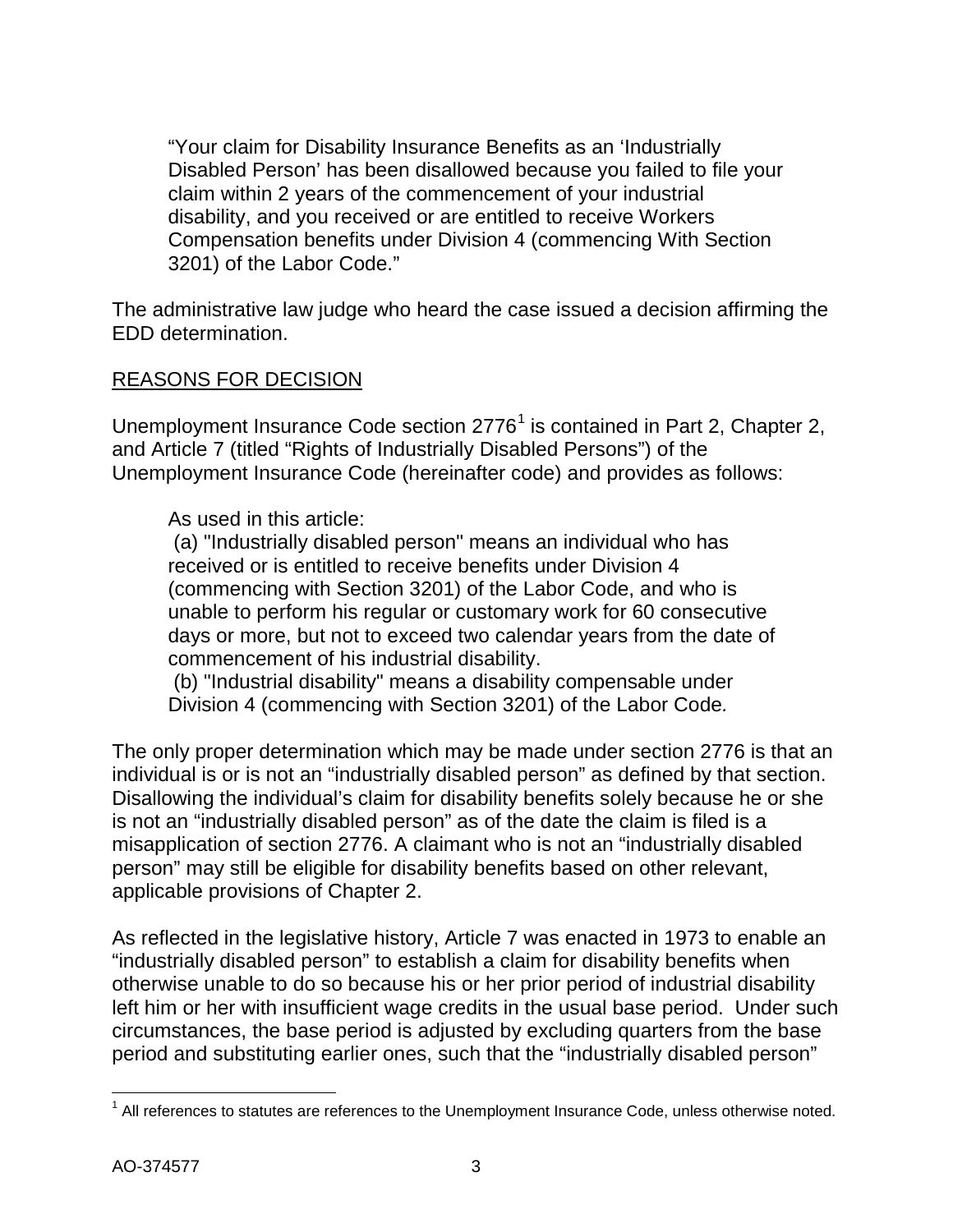can establish a valid disability claim. This right afforded to "industrially disabled persons" by Article 7 is set forth in section 2777:

Except as provided in subdivision (b) of Section 2611, in determining the benefit rights of any industrially disabled person the disability base period shall exclude those quarters during which such person was industrially disabled for 60 days or more. For all quarters so excluded there shall be substituted an equal number of quarters immediately preceding the commencement of his or her industrial disability. In the event the base period so determined includes wages in calendar quarters for which the records have been destroyed under proper approval, a claimant may establish the amount of wages by affidavit in accordance with authorized regulations. The quarter of commencement of an industrial disability shall be counted as a completed quarter if the director finds that the inclusion thereof would be more equitable to the industrially disabled person.

In the present case, the claimant did receive worker's compensation benefits under the applicable division of the Labor Code but has remained unable to perform his regular and customary work for over two years and thus does not meet section 2776's definition of "industrially disabled person." The inquiry as to whether the claimant might be entitled to disability benefits does not, however, end there.

EDD cited only section 2776 as the basis for disallowing the claimant's benefits. Although EDD's narrative in its determination did implicate two other relevant sections of the code, that determination did not explicitly address the issues under those other sections. By failing to adjudicate those additional issues, EDD's analysis as to whether the claimant might be entitled to any disability benefits is incomplete.

First, EDD's determination indicated that this claimant's benefits were disallowed because the claimant failed to file his claim within two years of the commencement of his industrial disability. A "claim effective date" (CED) is based on when the claimant filed a first claim for disability benefits relative to the first compensable day of unemployment and disability with respect to which the claim is made. Whether a claimant, an "industrially disabled person" (under section 2776) or otherwise, has timely filed an application for disability benefits, or has good cause for failing to do so such that an extension of time is allowed, is determined properly under code section 2706.1: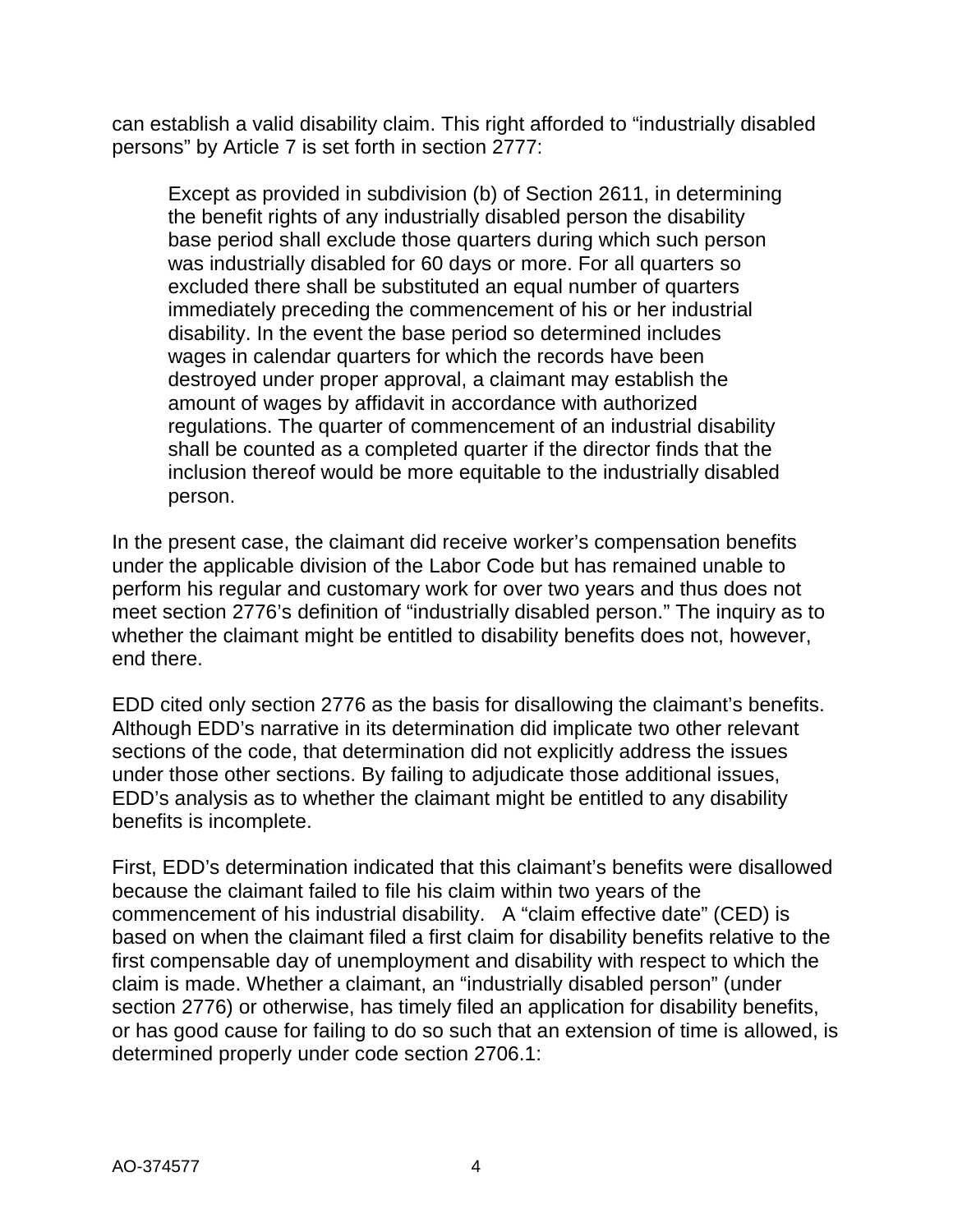A first claim, accompanied by a certificate on a form furnished by the department to the claimant, shall be filed not later than the 41st consecutive day following the first compensable day of unemployment and disability with respect to which the claim is made for benefits, which time shall be extended by the department upon a showing of good cause. If a first claim is not complete, the claim form shall be returned to the claimant for completion and it shall be completed and returned not later than the 10th consecutive day after the date it was mailed by the department to the claimant, except that such time shall be extended by the department upon a showing of good cause.

Good cause includes mistake, inadvertence, surprise, or excusable neglect, but not negligence, carelessness, or procrastination. (California Code of Regulations, title 22, section 1326-10(a)(7).)

While EDD denied claimant's benefits "beginning January 13, 2013" (underline added for emphasis), EDD did not address whether the claimant established good cause for backdating his claim. If, in fact, the claimant establishes good cause for backdating, the issue of whether the claimant is an "industrially disabled person" under section 2776 would be irrelevant. The claimant would have sufficient base period wages and would not need the provisions of section 2777 in order to establish a disability claim.

Second, EDD's determination stated that the claimant's disability benefits were disallowed because the claimant received or was entitled to receive Workers' Compensation benefits. The effect of receipt of other benefits on a claimant's disability claim, whether the claimant is an "industrially disabled person" or otherwise, is properly determined under code section 2629:

Eligibility while receiving specified "other benefits"

(a) Except as provided in this section, an individual is not eligible for disability benefits under this part for any day of unemployment and disability for which he or she has received, or is entitled to receive, "other benefits" in the form of cash payments.

(b) "Other benefits," as used in this section and Section 2629.1, means any of the following:

(1) Temporary disability indemnity under a workers' compensation law of this state or of any other state or of the federal government. (2) Temporary disability benefits under any employer's liability law of this state or of any other state or of the federal government.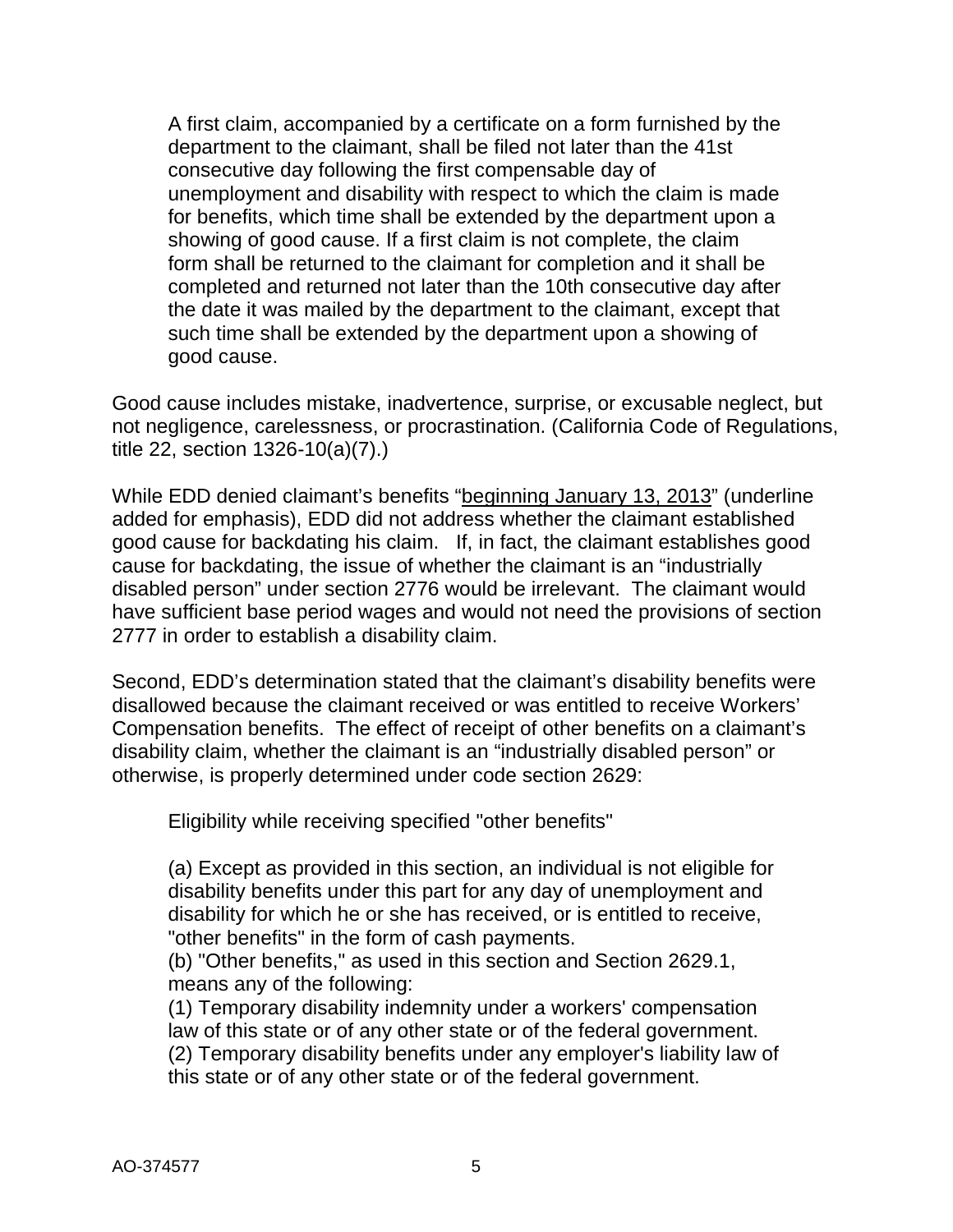(3) Permanent disability benefits for the same injury or illness under the workers' compensation law of this state, any other state, or the federal government.

(c) If these "other benefits" are less than the amount an individual would otherwise receive as disability benefits under this part, he or she shall be entitled to receive, for that day, if otherwise eligible, disability benefits under this part reduced by the amount of these "other benefits."

(d) An individual shall be entitled to receive, for any day, if otherwise eligible, disability benefits under this part reduced by the amount of the permanent disability indemnity if the permanent disability indemnity is less than the amount an individual would otherwise receive as disability benefits under this part.

We note that both code sections 2706.1 and 2629 apply to any claimant regardless of whether he or she is deemed an "industrially disabled person" under section 2776. Other than as codified in Article 7, the disability benefit rights of "industrially disabled persons" are to be determined in the same manner as for all other claimants, in accordance with all of the provisions of Part 2, as specified by section 2775:

Notwithstanding any inconsistent provisions of this part, the benefit rights of industrially disabled persons shall be determined in accordance with the provisions of this article for the period and with respect to the matters specified in this article. Except as otherwise provided in this article, all of the provisions of this part shall continue to be applicable in connection with such benefits.

Despite its references to the language of different code sections in its determination, EDD failed to adjudicate the claimant's eligibility for disability benefits beyond concluding his claim was disallowed under section 2776 based on the fact that he did not meet the definition of "industrially disabled person." As such, no other legal issues were noticed on appeal.

The administrative law judge correctly did not consider any legal issues not adjudicated by EDD and not noticed for the hearing, as he had no jurisdiction to do so. We are also precluded from doing so. (California Code of Regulations, title 22, section 5101.)

The Board may refer to the Employment Development Department or remand to an administrative law judge for appropriate action any issues raised for the first time in the appeal. (California Code of Regulations, title 22, section 5101.)